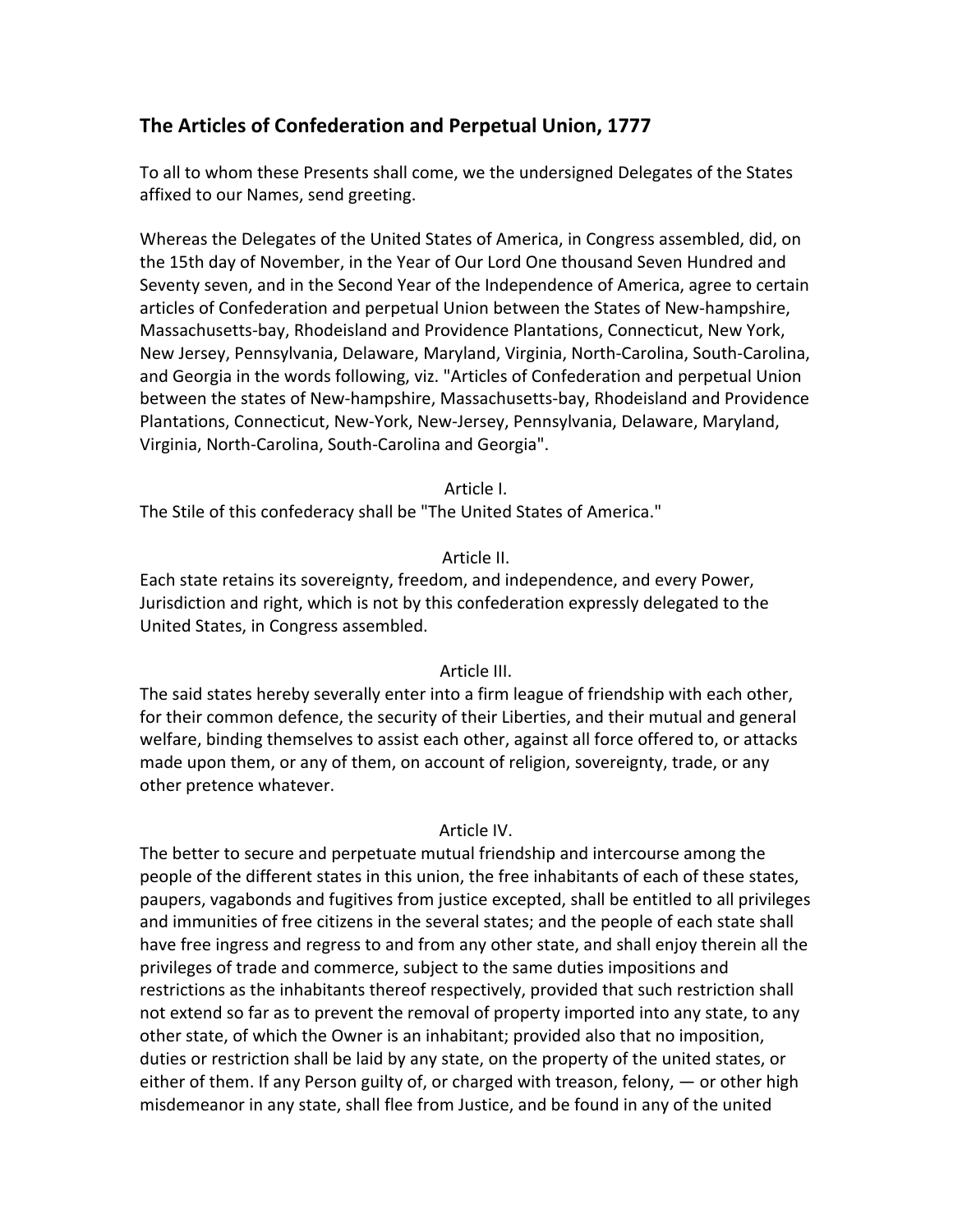states, he shall, upon demand of the Governor or executive power, of the state from which he fled, be delivered up and removed to the state having jurisdiction of his offence. Full faith and credit shall be given in each of these states to the records, acts and judicial proceedings of the courts and magistrates of every other state.

### Article V.

For the more convenient management of the general interests of the united states, delegates shall be annually appointed in such manner as the legislature of each state shall direct, to meet in Congress on the first Monday in November, in every year, with a power reserved to each state, to recal its delegates, or any of them, at any time within the year, and to send others in their stead, for the remainder of the Year.

No state shall be represented in Congress by less than two, nor by more than seven Members; and no person shall be capable of being a delegate for more than three years in any term of six years; nor shall any person, being a delegate, be capable of holding any office under the united states, for which he, or another for his benefit receives any salary, fees or emolument of any kind.

Each state shall maintain its own delegates in a meeting of the states, and while they act as members of the committee of the states. In determining questions in the united states in Congress assembled, each state shall have one vote.

Freedom of speech and debate in Congress shall not be impeached or questioned in any Court, or place out of Congress, and the members of congress shall be protected in their persons from arrests and imprisonments, during the time of their going to and from, and attendance on congress, except for treason, felony, or breach of the peace. Article VI.

No state, without the Consent of the united states in congress assembled, shall send any embassy to, or receive any embassy from, or enter into any conference agreement, alliance or treaty with any King prince or state; nor shall any person holding any office of profit or trust under the united states, or any of them, accept of any present, emolument, office or title of any kind whatever from any king, prince or foreign state; nor shall the united states in congress assembled, or any of them, grant any title of nobility.

No two or more states shall enter into any treaty, confederation or alliance whatever between them, without the consent of the united states in congress assembled, specifying accurately the purposes for which the same is to be entered into, and how long it shall continue.

No state shall lay any imposts or duties, which may interfere with any stipulations in treaties, entered into by the united states in congress assembled, with any king, prince or state, in pursuance of any treaties already proposed by congress, to the courts of France and Spain.

No vessels of war shall be kept up in time of peace by any state, except such number only, as shall be deemed necessary by the united states in congress assembled, for the defence of such state, or its trade; nor shall any body of forces be kept up by any state, in time of peace, except such number only, as in the judgment of the united states, in congress assembled, shall be deemed requisite to garrison the forts necessary for the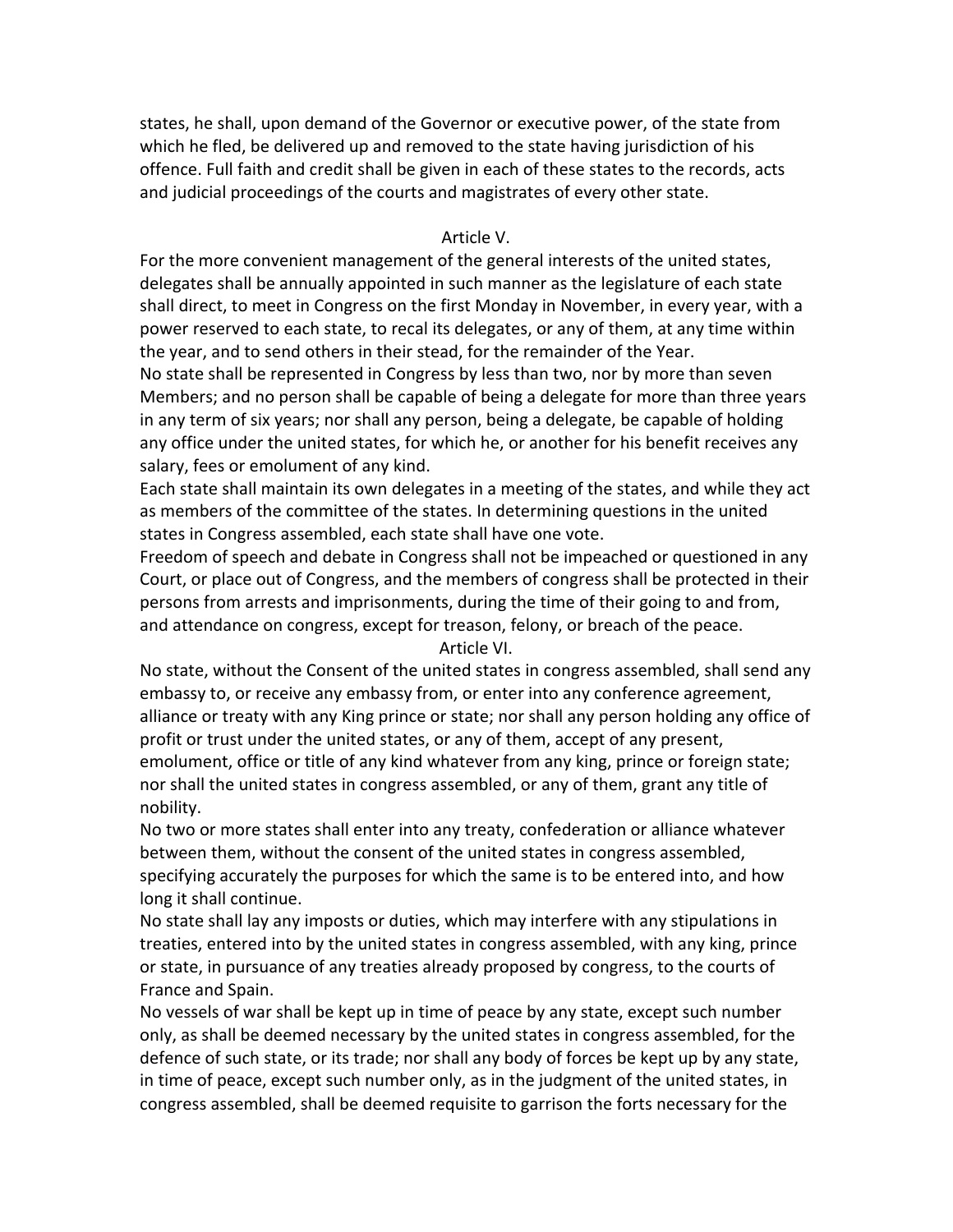defence of such state; but every state shall always keep up a well regulated and disciplined militia, sufficiently armed and accoutered, and shall provide and constantly have ready for use, in public stores, a due number of field pieces and tents, and a proper quantity of arms, ammunition and camp equipage. No state shall engage in any war without the consent of the united states in congress assembled, unless such state be actually invaded by enemies, or shall have received certain advice of a resolution being formed by some nation of Indians to invade such state, and the danger is so imminent as not to admit of a delay till the united states in congress assembled can be consulted: nor shall any state grant commissions to any ships or vessels of war, nor letters of marque or reprisal, except it be after a declaration of war by the united states in congress assembled, and then only against the kingdom or state and the subjects thereof, against which war has been so declared, and under such regulations as shall be established by the united states in congress assembled, unless such state be infested by pirates, in which case vessels of war may be fitted out for that occasion, and kept so long as the danger shall continue, or until the united states in congress assembled, shall determine otherwise.

### Article VII.

When land-forces are raised by any state for the common defence, all officers of or under the rank of colonel, shall be appointed by the legislature of each state respectively, by whom such forces shall be raised, or in such manner as such state shall direct, and all vacancies shall be filled up by the State which first made the appointment.

#### Article VIII.

All charges of war, and all other expences that shall be incurred for the common defence or general welfare, and allowed by the united states in congress assembled, shall be def rayed out of a common treasury, which shall be supplied by the several states in proportion to the value of all land within each state, granted to or surveyed for any Person, as such land and the buildings and improvements thereon shall be estimated according to such mode as the united states in congress assembled, shall from time to time direct and appoint.

The taxes for paying that proportion shall be laid and levied by the authority and direction of the legislatures of the several states within the time agreed upon by the united states in congress assembled.

#### Article IX.

The united states in congress assembled, shall have the sole and exclusive right and power of determining on peace and war, except in the cases mentioned in the sixth article  $-$  of sending and receiving ambassadors  $-$  entering into treaties and alliances, provided that no treaty of commerce shall be made whereby the legislative power of the respective states shall be restrained from imposing such imposts and duties on foreigners as their own people are subjected to, or from prohibiting the exportation or importation of any species of goods or commodities, whatsoever  $-$  of establishing rules for deciding in all cases, what captures on land or water shall be legal, and in what manner prizes taken by land or naval forces in the service of the united states shall be divided or appropriated  $-$  of granting letters of marque and reprisal in times of peace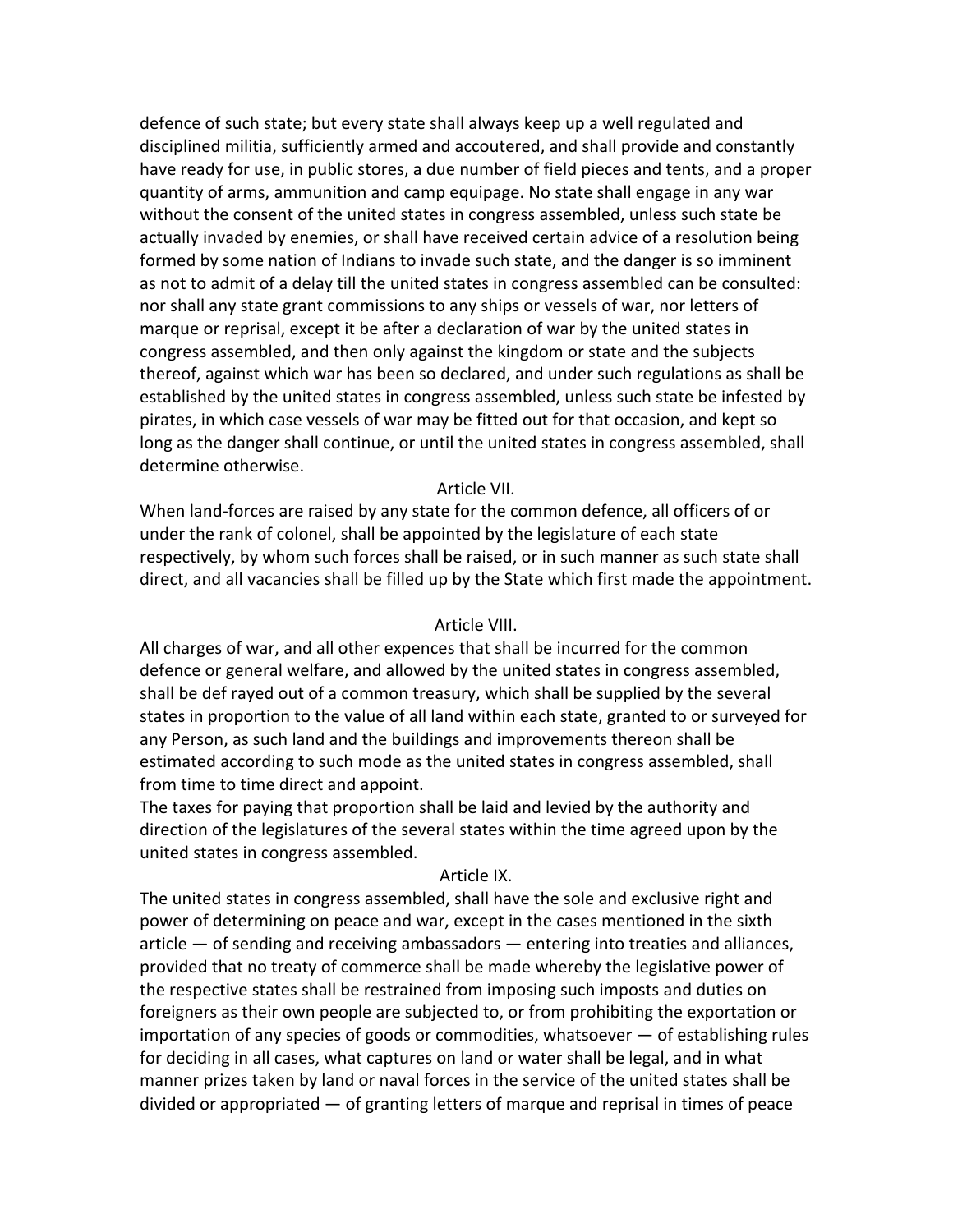$-$  appointing courts for the trial of piracies and felonies committed on the high seas and establishing courts for receiving and determining finally appeals in all cases of captures, provided that no member of congress shall be appointed a judge of any of the said courts.

The united states in congress assembled shall also be the last resort on appeal in all disputes and differences now subsisting or that hereafter may arise between two or more states concerning boundary, jurisdiction or any other cause whatever; which authority shall always be exercised in the manner following. Whenever the legislative or executive authority or lawful agent of any state in controversy with another shall present a petition to congress stating the matter in question and praying for a hearing, notice thereof shall be given by order of congress to the legislative or executive authority of the other state in controversy, and a day assigned for the appearance of the parties by their lawful agents, who shall then be directed to appoint by joint consent, commissioners or judges to constitute a court for hearing and determining the matter in question: but if they cannot agree, congress shall name three persons out of each of the united states, and from the list of such persons each party shall alternately strike out one, the petitioners beginning, until the number shall be reduced to thirteen; and from that number not less than seven, nor more than nine names as congress shall direct, shall in the presence of congress be drawn out by lot, and the persons whose names shall be so drawn or any five of them, shall be commissioners or judges, to hear and finally determine the controversy, so always as a major part of the judges who shall hear the cause shall agree in the determination: and if either party shall neglect to attend at the day appointed, without showing reasons, which congress shall judge sufficient, or being present shall refuse to strike, the congress shall proceed to nominate three persons out of each state, and the secretary of congress shall strike in behalf of such party absent or refusing; and the judgment and sentence of the court to be appointed, in the manner before prescribed, shall be final and conclusive; and if any of the parties shall refuse to submit to the authority of such court, or to appear or defend their claim or cause, the court shall nevertheless proceed to pronounce sentence, or judgment, which shall in like manner be final and decisive, the judgment or sentence and other proceedings being in either case transmitted to congress, and lodged among the acts of congress for the security of the parties concerned: provided that every commissioner, before he sits in judgment, shall take an oath to be administered by one of the judges of the supreme or superior court of the state, where the cause shall be tried, "well and truly to hear and determine the matter in question, according to the best of his judgment, without favour, affection or hope of reward:" provided also, that no state shall be deprived of territory for the benefit of the united states.

All controversies concerning the private right of soil claimed under different grants of two or more states, whose jurisdictions as they may respect such lands, and the states which passed such grants are adjusted, the said grants or either of them being at the same time claimed to have originated antecedent to such settlement of jurisdiction, shall on the petition of either party to the congress of the united states, be finally determined as near as may be in the same manner as is before prescribed for deciding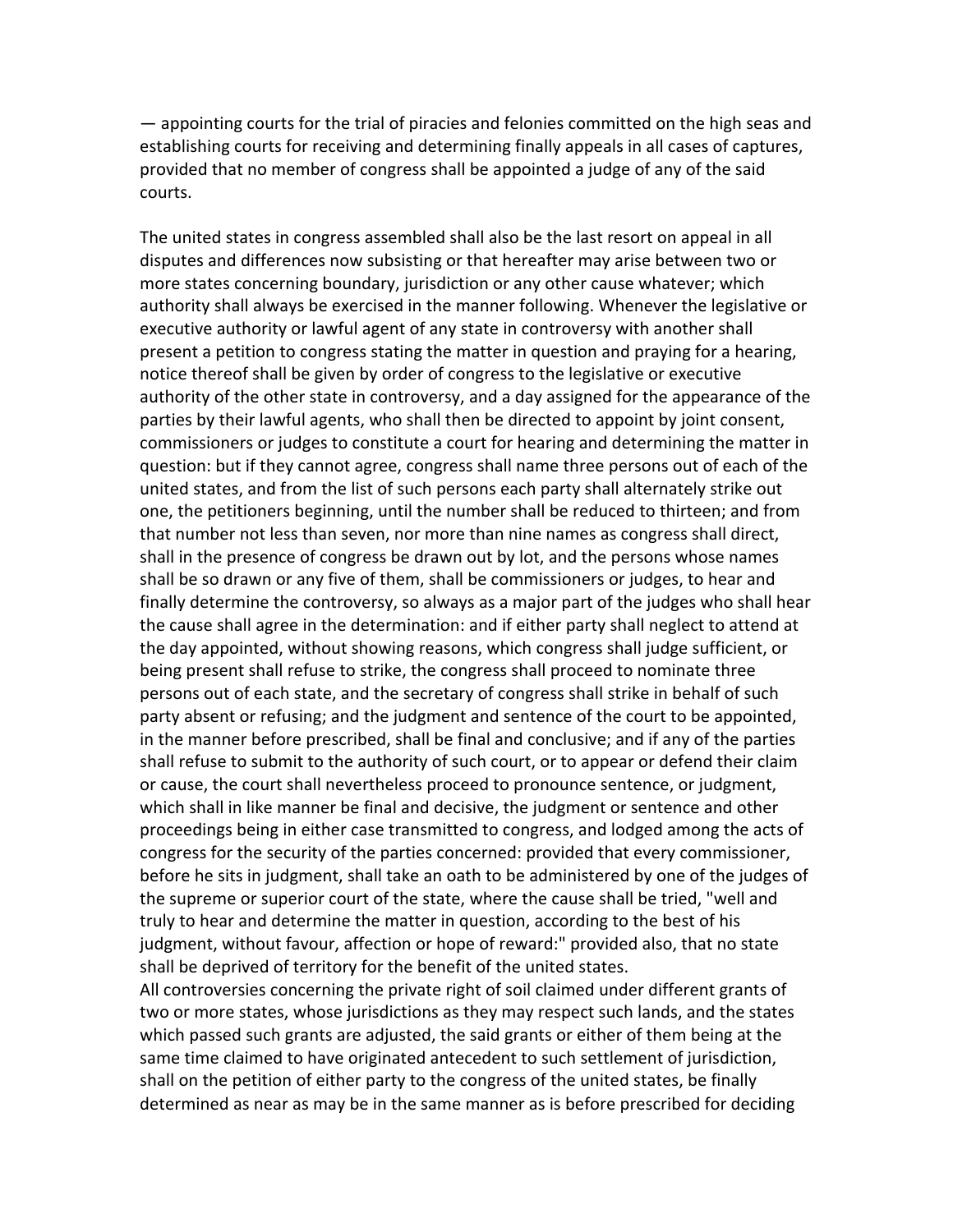disputes respecting territorial jurisdiction between different states.

The united states in congress assembled shall also have the sole and exclusive right and power of regulating the alloy and value of coin struck by their own authority, or by that of the respective states — fixing the standard of weights and measures throughout the united states  $-$  regulating the trade and managing all affairs with the Indians, not members of any of the states, provided that the legislative right of any state within its own limits be not infringed or violated — establishing or regulating post offices from one state to another, throughout all the united states, and exacting such postage on the papers passing thro' the same as may be requisite to defray the expences of the said office  $-$  appointing all officers of the land forces, in the service of the united states, excepting regimental officers  $-$  appointing all the officers of the naval forces, and commissioning all officers whatever in the service of the united states  $-$  making rules for the government and regulation of the said land and naval forces, and directing their operations.

The united states in congress assembled shall have authority to appoint a committee, to sit in the recess of congress, to be denominated "A Committee of the States," and to consist of one delegate from each state; and to appoint such other committees and civil officers as may be necessary for managing the general affairs of the united states under their direction  $-$  to appoint one of their number to preside, provided that no person be allowed to serve in the office of president more than one year in any term of three years; to ascertain the necessary sums of money to be raised for the service of the united states, and to appropriate and apply the same for defraying the public expences to borrow money, or emit bills on the credit of the united states, transmitting every half year to the respective states an account of the sums of money so borrowed or emitted, — to build and equip a navy — to agree upon the number of land forces, and to make requisitions from each state for its quota, in proportion to the number of white inhabitants in such state; which requisition shall be binding, and thereupon the legislature of each state shall appoint the regimental officers, raise the men and cloth, arm and equip them in a soldier like manner, at the expence of the united states; and the officers and men so cloathed, armed and quipped shall march to the place appointed, and within the time agreed on by the united states in congress assembled: But if the united states in congress assembled shall, on consideration of circumstances judge proper that any state should not raise men, or should raise a smaller number than its quota, and that any other state should raise a greater number of men than the quota thereof, such extra number shall be raised, officered, cloathed, armed and equipped in the same manner as the quota of such state, unless the legislature of such sta te shall judge that such extra number cannot be safely spared out of the same, in which case they shall raise officer, cloath, arm and equip as many of such extra number as they judge can be safely spared. And the officers and men so cloathed, armed and equipped, shall march to the place appointed, and within the time agreed on by the united states in congress assembled.

The united states in congress assembled shall never engage in a war, nor grant letters of marque and reprisal in time of peace, nor enter into any treaties or alliances, nor coin money, nor regulate the value thereof, nor ascertain the sums and expences necessary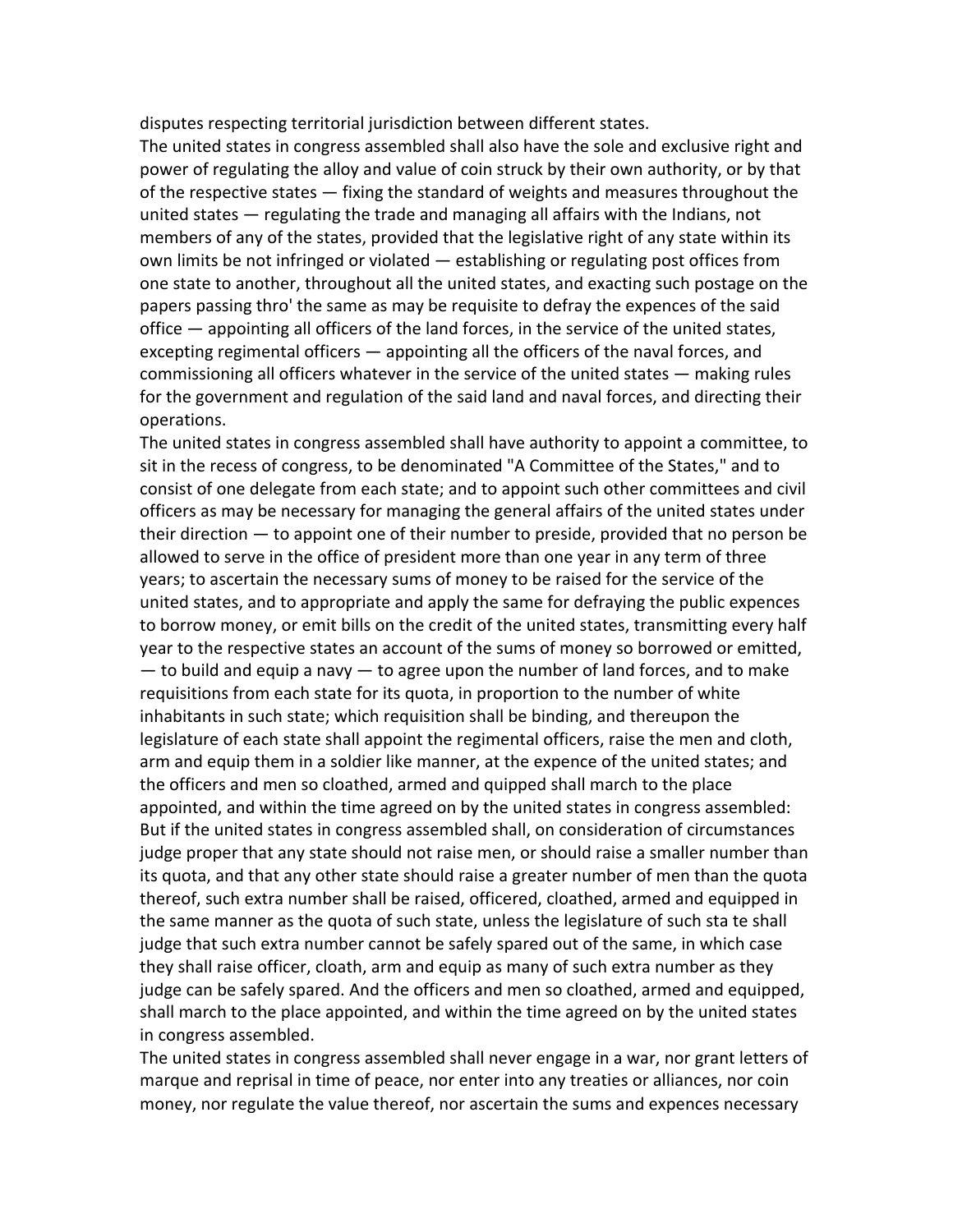for the defence and welfare of the united states, or any of them, nor emit bills, nor borrow money on the credit of the united states, nor appropriate money, nor agree upon the number of vessels of war, to be built or purchased, or the number of land or sea forces to be raised, nor appoint a commander in chief of the army or navy, unless nine states assent to the same: nor shall a question on any other point, except for adjourning from day to day be determined, unless by the votes of a majority of the united states in congress assembled.

The congress of the united states shall have power to adjourn to any time within the year, and to any place within the united states, so that no period of adjournment be for a longer duration than the space of six Months, and shall publish the Journal of their proceedings monthly, except such parts thereof relating to treaties, alliances or military operations, as in their judgment require secrecy; and the yeas and nays of the delegates of each state on any question shall be entered on the Journal, when it is desired by any delegate; and the delegates of a state, or any of them, at his or their request shall be furnished with a transcript of the said Journal, except such parts as are above excepted, to lay before the legislatures of the several states.

Article X.

The committee of the states, or any nine of them, shall be authorized to execute, in the recess of congress, such of the powers of congress as the united states in congress assembled, by the consent of nine states, shall from time to time think expedient to vest them with; provided that no power be delegated to the said committee, for the exercise of which, by the articles of confederation, the voice of nine states in the congress of the united states assembled is requisite.

## Article XI.

Canada acceding to this confederation, and joining in the measures of the united states, shall be admitted into, and entitled to all the advantages of this union: but no other colony shall be admitted into the same, unless such admission be agreed to by nine states.

#### Article XII.

All bills of credit emitted, monies borrowed and debts contracted by, or under the authority of congress, before the assembling of the united states, in pursuance of the present confederation, shall be deemed and considered as a charge against the united states, for payment and satisfaction whereof the said united states, and the public faith are hereby solemnly pledged.

### Article XIII.

Every state shall abide by the determinations of the united states in congress assembled, on all questions which by this confederation are submitted to them. And the Articles of this confederation shall be inviolably observed by every state, and the union shall be perpetual; nor shall any alteration at any time hereafter be made in any of them; unless such alteration be agreed to in a congress of the united states, and be afterwards confirmed by the legislatures of every state.